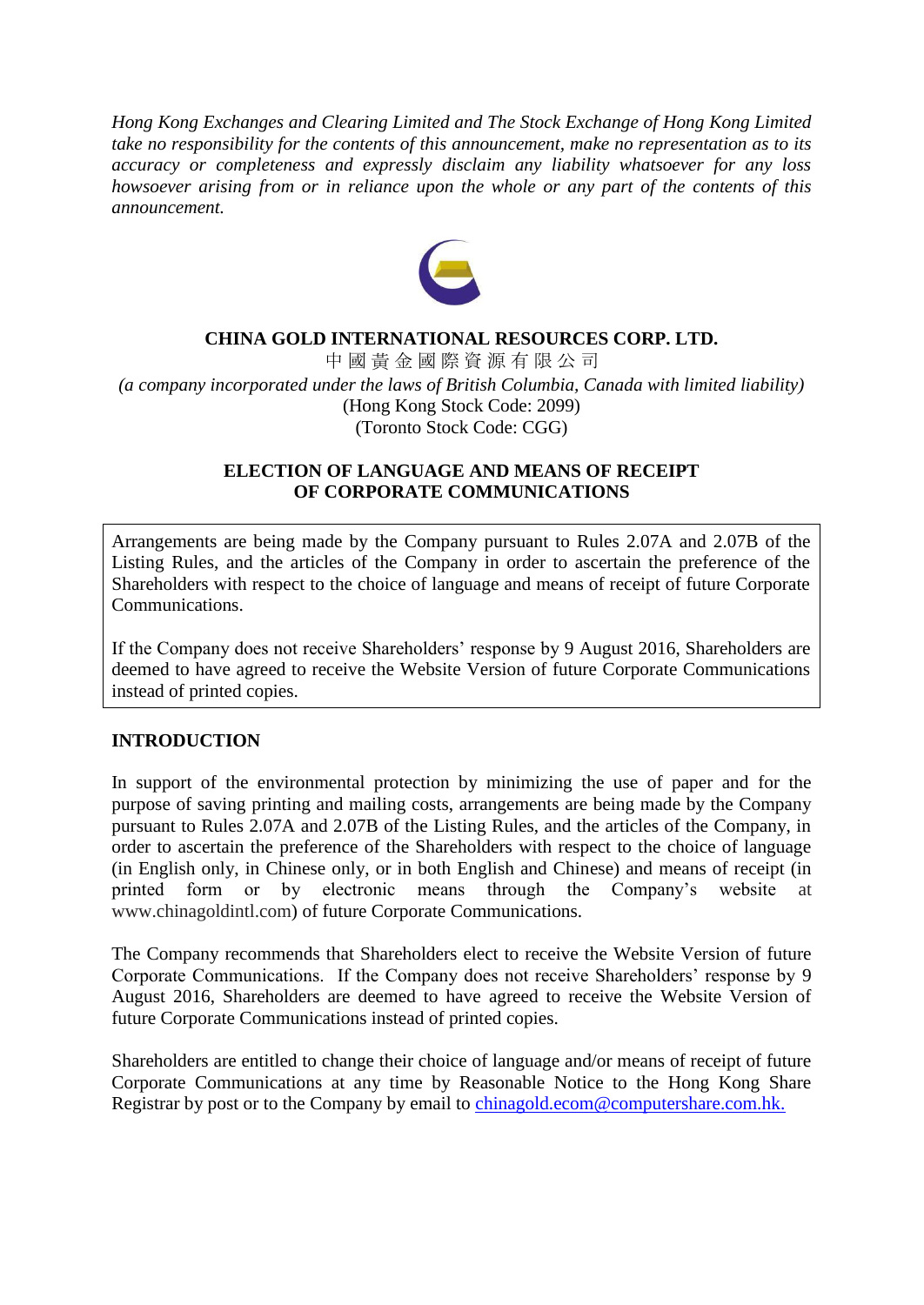## **PROPOSED ARRANGEMENTS**

In accordance with Rules 2.07A and 2.07B of the Listing Rules, the following arrangements will be made by the Company:

- 1. A letter (the "**First Letter**") will be sent by the Company together with a Reply Form on 11 July 2016, in both English and Chinese, to the Shareholders to enable them to elect one of the following options for receipt of future Corporate Communications:
	- Option 1: to receive by mail the printed English version of all future Corporate Communications only; or
	- Option 2: to receive by mail the printed Chinese version of all future Corporate Communications only; or
	- Option 3: to receive by mail both the printed English and Chinese versions of all future Corporate Communications; or
	- Option 4: to access the Website Version of all future Corporate Communications, instead of receiving printed copies by mail.

**The First Letter will specify that if the Company does not receive the Reply Form duly completed and signed by the Shareholders or a response from the Shareholders within 28 days from the date of the First Letter (i.e. by 9 August 2016), Shareholders will be deemed to have consented to receiving the Website Version of all future Corporate Communications, and a notification of the posting of Corporate Communications on the website of the Company will be sent to such Shareholders in the future.**

- 2. For Shareholders who elect to receive the Corporate Communications in printed form, the Company will send to such Shareholders the selected language version(s) of all future Corporate Communications by mail. A letter (the "**Second Letter**") together with the Request Form, in both English and Chinese, will be sent to such Shareholders by the Company together with each future printed Corporation Communications. Such Shareholders may at any time by Reasonable Notice change their choice of language and/or means of receipt of future Corporate Communications by completing and returning the Request Form to the Hong Kong Share Registrar by post or to the Company by email to [chinagold.ecom@computershare.com.hk.](mailto:____@computershare.com.hk)
- 3. For Shareholders who elect, or are deemed to have consented, to receive the Website Version of future Corporate Communications, the Company will notify such Shareholders by email using the email address provided in the Reply Form, as and when Corporate Communications are posted on the website of the Company. If no email address is provided by such Shareholders, the Company will send to such Shareholders by mail, a notification of the posting of Corporate Communications on the website of the Company. If such Shareholders who for any reason have difficulty in accessing the Website Version of Corporate Communications, the Company will, upon receipt of a written request by such Shareholders, promptly send to such Shareholders the Corporate Communications in printed form free of charge.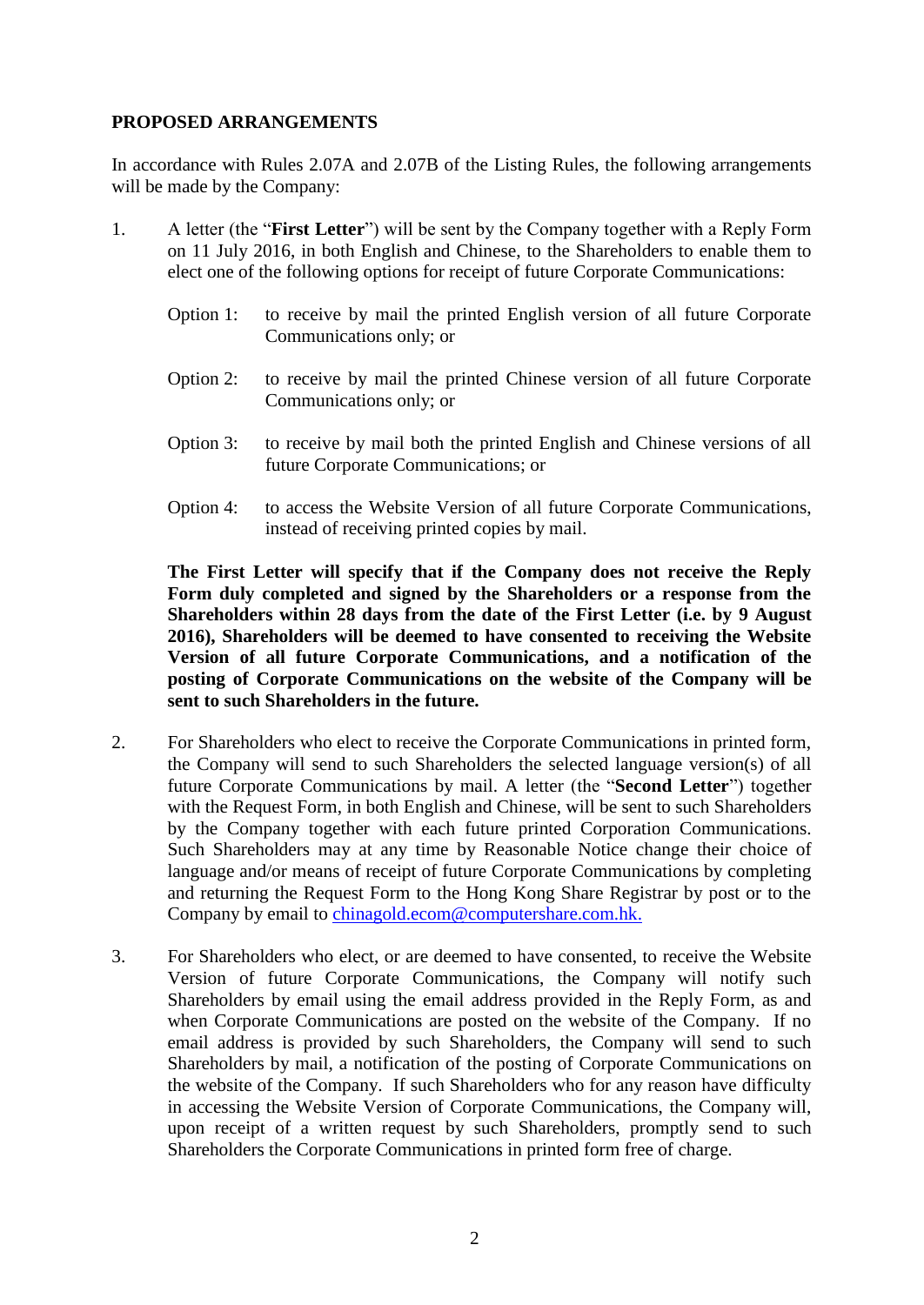- 4. All Corporate Communication in both English and Chinese and in accessible format will be available on the website of the Company at [www.chinagoldintl.com.](http://www.chinagoldintl.com/) Electronic versions of all such Corporate Communications in both English and Chinese will be submitted to the Hong Kong Stock Exchange pursuant to the Listing Rules, and will also be available on the website of the HKEx at [www.hkexnews.hk.](http://www.hkexnews.hk/)
- 5. The First Letter and the Second Letter will specify that (i) all future Corporate Communications in both languages will be available from the Company and the Hong Kong Share Registrar upon request, as well as on the respective websites of the Company and the HKEx, (ii) the Shareholders may change their choice of language and/or means of receipt of future Corporate Communications, and (iii) the service hotline has been provided.
- 6. A service hotline of the Hong Kong Share Registrar at (852) 2862 8688 during business hours (9:00 a.m. to 6:00 p.m., Monday to Friday, excluding Hong Kong public holidays) is provided to enable the Shareholders to make enquiries about the proposed arrangements described above.

# **DEFINITIONS**

In this announcement, unless the context otherwise requires, the following terms shall have the meanings set out below:

| "Company"                            | China Gold International Resources Corp. Ltd., a limited liability<br>company incorporated under the laws of British Columbia,<br>Canada with its Shares listed on both the Hong Kong Stock<br>Exchange and The Toronto Stock Exchange of Toronto, Canada |
|--------------------------------------|-----------------------------------------------------------------------------------------------------------------------------------------------------------------------------------------------------------------------------------------------------------|
| "Corporate"<br>Communication"        | any documents issued or to be issued by the Company for the<br>information or action of holders of any of the Company's<br>securities as defined in Rule 1.01 of the Listing Rules                                                                        |
| "HKEx"                               | Hong Kong Exchange and Clearing Limited                                                                                                                                                                                                                   |
| "Hong Kong"                          | the Hong Kong Special Administrative Region of the People's<br>Republic of China                                                                                                                                                                          |
| "Hong<br>Share<br>Kong<br>Registrar" | Computershare Hong Kong Investor Services Limited at 17M<br>Floor, Hopewell Centre, 183 Queen's Road East, Wanchai, Hong<br>Kong                                                                                                                          |
| "Hong Kong Stock<br>Exchange"        | The Stock Exchange of Hong Kong Limited                                                                                                                                                                                                                   |
| "Listing Rules"                      | the Rules Governing the Listing of Securities on the Hong Kong<br><b>Stock Exchange</b>                                                                                                                                                                   |
| "Reasonable Notice"                  | the prior written notice of not less than five clear business days                                                                                                                                                                                        |